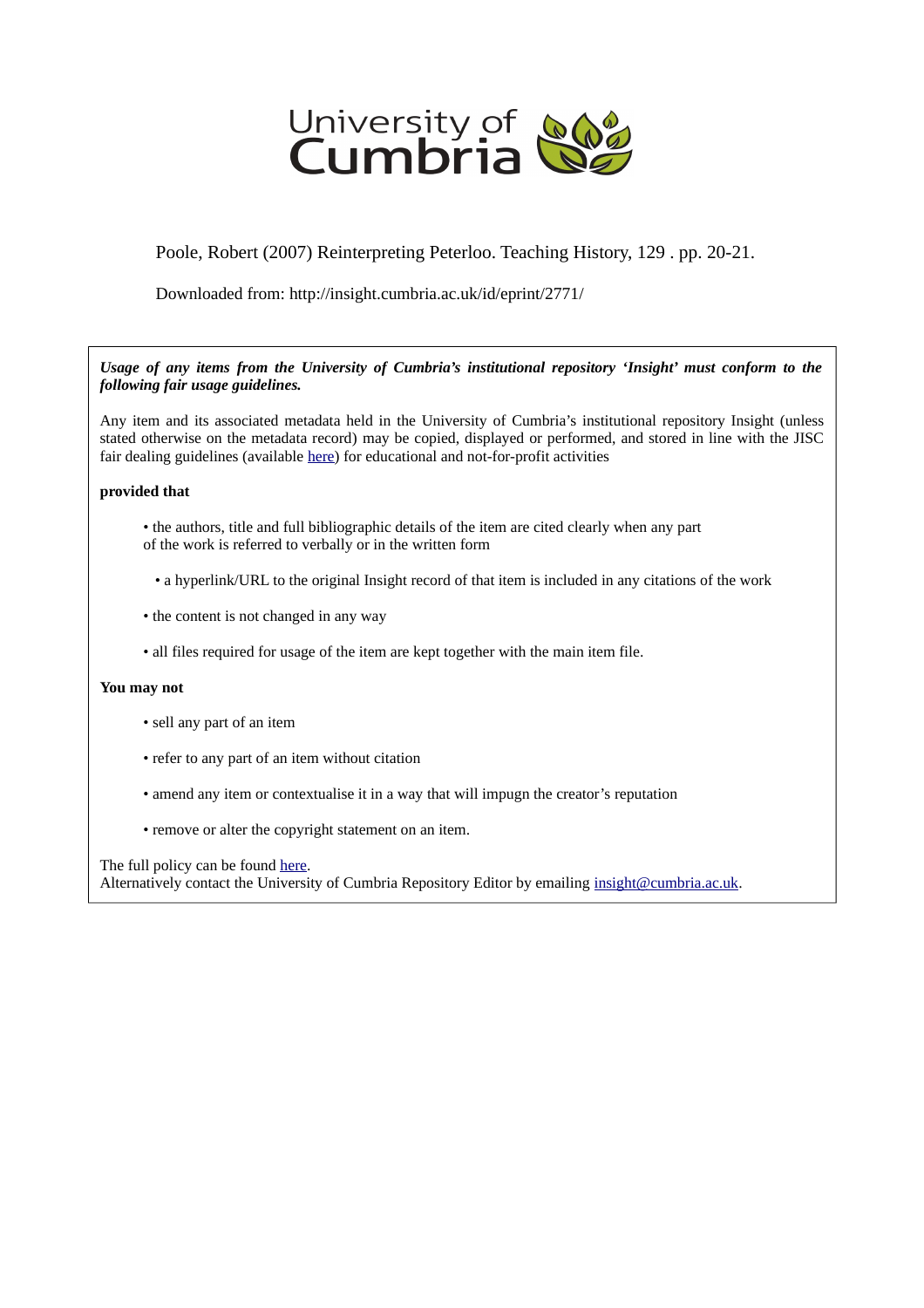# Reinterpreting Peterloo

repronicon

## Robert Poole

The Peterloo massacre is one of the best-documented events in British history. It was the bloodiest political event of the nineteenth century on English soil.

At St Peter's Fields in central Manchester on Monday 16 August 1819, a rally of 50-60,000 people seeking parliamentary reform was violently dispersed by troops under the authority of the local magistrates. The meeting was the climax of a series of high-profile mass gatherings for parliamentary reform. It was transparently peaceful but the frightened magistrates, thinking back to an abortive rising in 1817, sent in the troops. Under the noses of the national press, eleven people were killed (a toll which later rose to seventeen) and over six hundred and fifty wounded, a quarter of them women, some of them children, many of them by sabre wounds. 1 'This is Waterloo for you!' cried out some of the special constables in triumph, and the event was soon dubbed 'Peterloo' in the radical press. Middle-class and working-class reformers united in outrage, while for several months afterwards armed rebellion appeared to threaten from below.

Peterloo bears the same symbolic relationship to the movement for parliamentary reform as the Amritsar massacre to the movement for Indian independence or the Sharpeville and Soweto massacres to the South African liberation movement: a formative experience of repression on a long road to eventual success. "Peterloo" became a shorthand term for the political dark side of the industrial revolution. As one of the stations of the cross on the forward march of labour, its place in the historiography of modern Britain is secure. The recent debate about a proper Peterloo memorial for Manchester reached the national press and BBC news*.* A poster showing a scene from Peterloo was used to promote the early, historically-aware version of 'Citizenship' in schools.

As an exciting episode that seems to epitomise the distress and conflict of the early industrial revolution, Peterloo is a favourite in textbooks. Unfortunately, because it stands in for the debate about the vote, it tends to be presented as a battle between two sides. This leads to simplistic questions about which side was to blame, or whether the reformers were right to rebel. Yet all the evidence is that it was not a battle but a massacre—more Tiananmen Square than the battle of Cable Street.

Peterloo is also made to stand in for the suffering caused by the industrial revolution, and particularly the plight of cotton factory workers. This too is misleading. Although there is room for debate about the proportions of Mancunians and 'country people' from the surrounding weaving districts, very few of those involved were factory workers unless unemployed—after all, like most mass meetings it took place on a Monday, when the factories were at work. It is misleading for another reason. Emphasising 'distress' as a cause of political activity leads to simple equation of agitation with hunger, and implies a crude economic model of political protest. Yet Peterloo was all about parliamentary reform, and the exclusion of ordinary people from the political process. Its organisers had a well-developed 'mass platform' strategy for bringing pressure to bear on government which deserves better respect than simply labelling it an eruption of 'distress'.

Two recent works exemplify the new political (as opposed to economic) thinking about Peterloo. My own article ''By the law or the sword': Peterloo Revisited' (*History*, April 2006) argues that the government and the magistrates shared responsibility for the massacre, and that this emerged very clearly from the subsequent trial of the leaders. An argument with two sides should not be distorted into a battle with two sides. Michael Bush's *The Casualties of Peterloo* (Carnegie, 2006) analyses those who fell (whose numbers he revises upwards by nearly 50%). Here and in his associated article 'The Women at Peterloo' (*History*, 2004) Bush argues that women were *more* likely than men to be victims, and not just in the crush. The shocking implication is that the local volunteer troops went for the women, whose presence they found particularly obnoxious.

How should Peterloo now be taught? The patronising account of the simple conversion of economic distress into political unrest will not do. The misleading game of 'whose fault?' should be retired. Peterloo was undoubtedly a massacre, and it deserves to be discussed alongside other violent responses by authorities to demands for political rights—Soweto, Tiananmen Square, Amritsar. The other relevant theme is exclusion. What was threatening about the crowd at Peterloo was not that it was armed or disorderly, for it was neither, but the very fact that people with no recognised political rights were asserting their place in the political process—majorities were scary. What groups now lack the status of citizens, and why: migrants, young people under 18, women from some ethnic minorities? How would a mass rally by such people be received now? What about other countries which lack developed democracies—China or Iran for example? In the end Peterloo was not about 'distress' but about citizenship, and it is still one of Britain's most important lessons in citizenship as well as in history.